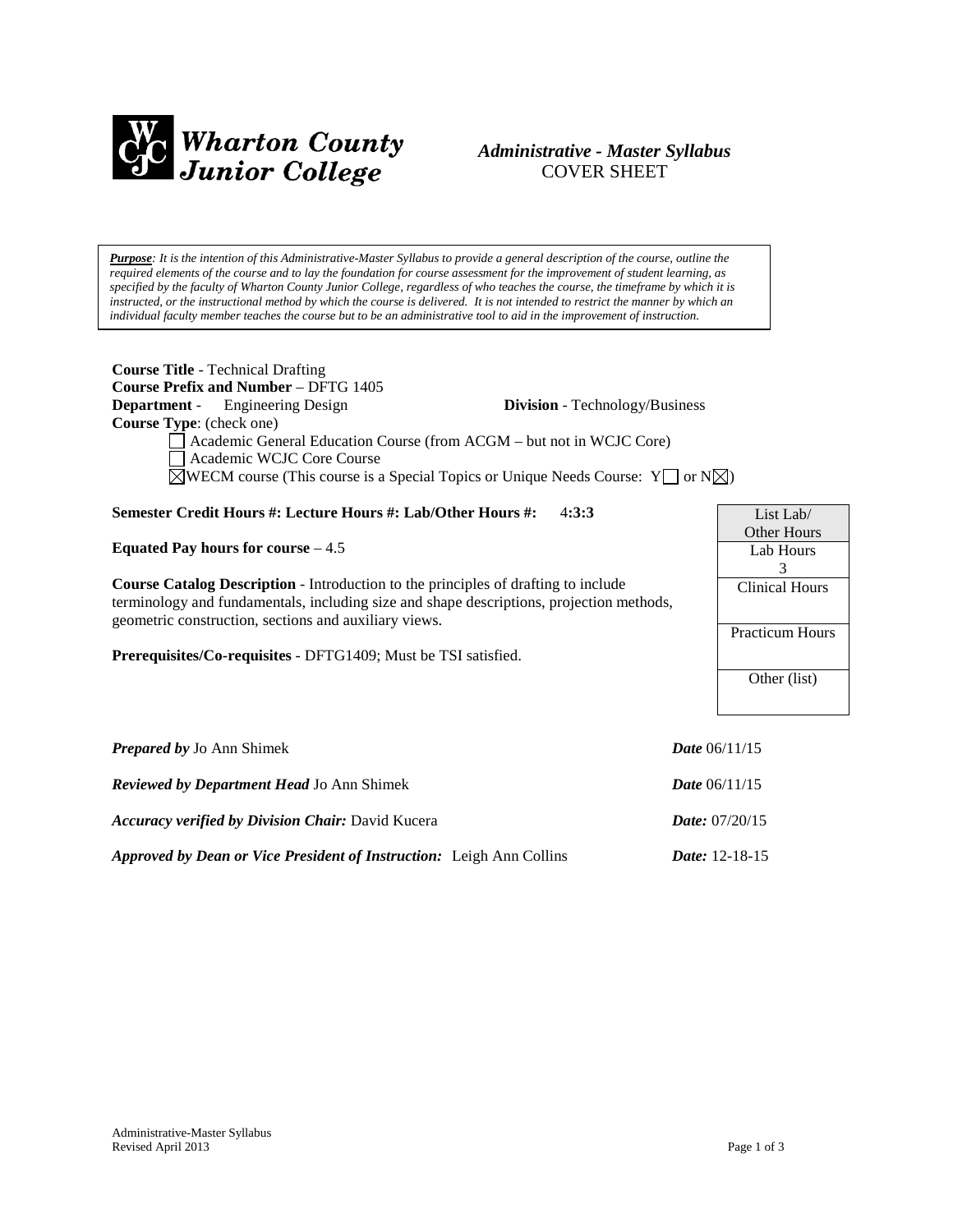

**I. Topical Outline** – Each offering of this course must include the following topics (be sure to include information regarding lab, practicum, clinical or other non-lecture instruction):

Freehand lettering for technical sketches Freehand sketching Drafting Terms Recognition/Identification Orthographic projection: manual and CAD Isometric projection: manual and CAD Section views: manual and CAD Auxiliary views: manual and CAD Dimensioning Techniques: manual sketches and CAD drawing conventions

#### **II. Course Learning Outcomes**

| <b>Learning Outcomes</b><br>Upon successful completion of this course,<br>students will:                                                                             | <b>Methods of Assessment</b>                                                                                                                                                  |
|----------------------------------------------------------------------------------------------------------------------------------------------------------------------|-------------------------------------------------------------------------------------------------------------------------------------------------------------------------------|
| Create technical sketches, geometric<br>constructions, orthographic projections,<br>pictorial/sectional views, dimension drawings and<br>apply lettering techniques. | Daily Drawings/Lab Work<br><b>Study Group/Daily Quizzes</b><br>Four to Five Major Exams or Drawings<br>Comprehensive Final Project                                            |
|                                                                                                                                                                      | (All drawings evaluated in terms of accuracy of<br>drawing views, use of line types, line quality,<br>dimensioning accuracy and placement, neatness<br>and lettering skills.) |

## **III. Required Text(s), Optional Text(s) and/or Materials to be Supplied by Student.**

Required: A text covering the technical material covered in this course. An example would be, Technical Drafting by Frederick E. Giesecke et al..

Manual drafting equipment.

A flash drive is required for archiving data files

Note book to store notes and drawings.

#### **IV. Suggested Course Maximum** - 20

#### **V. List any specific spatial or physical requirements beyond a typical classroom required to teach the course**.